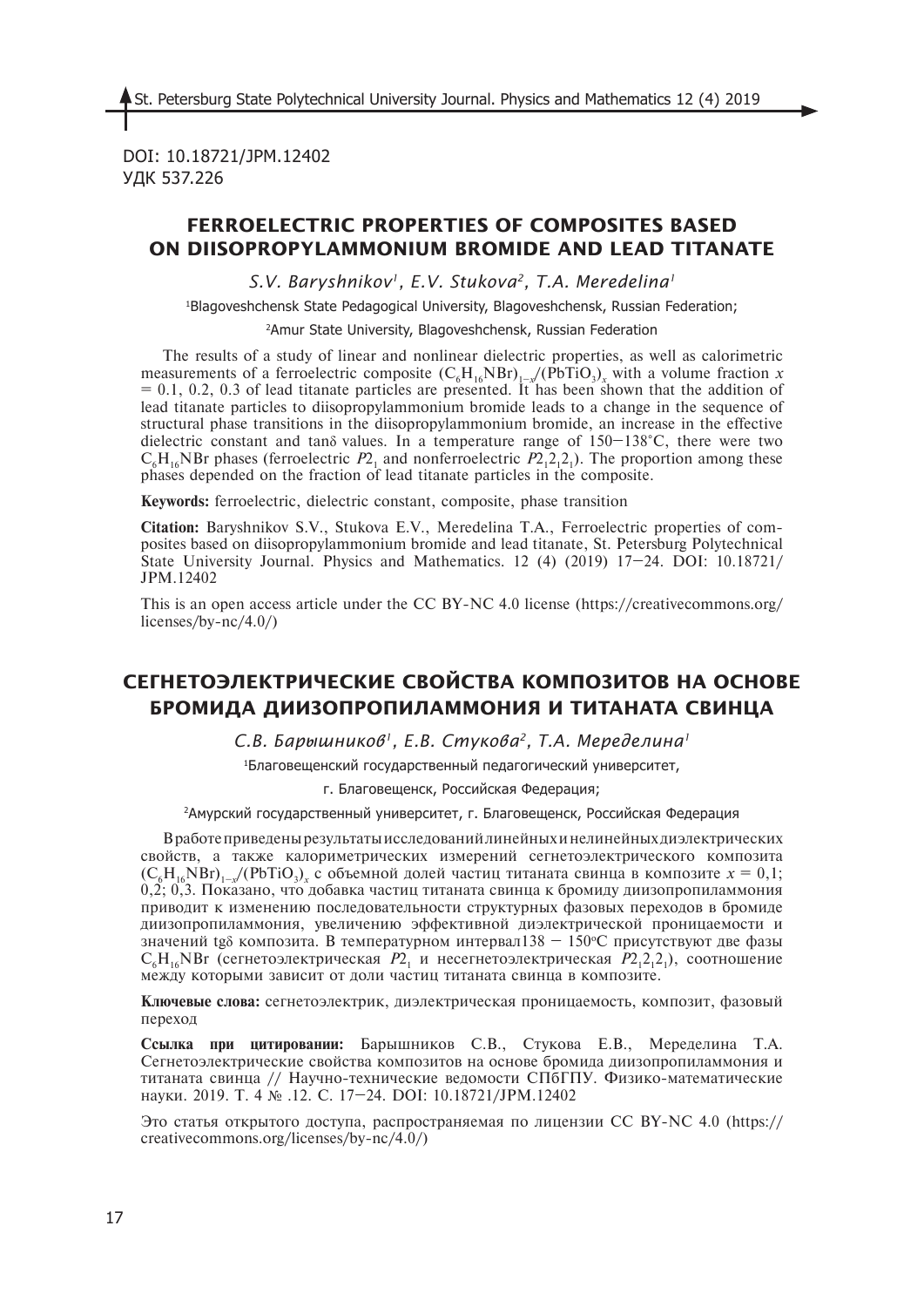#### **Introduction**

Ferroelectric composites are the focus of considerable attention because heterogeneous materials can exhibit unusual properties compared to homogeneous substances. According to theoretical models, the ferroelectric state is induced by dipole-dipole interaction, allowing to explain the domain structure and the effect of polar impurities on the properties of crystals  $[1-3]$ . It was established in  $[2, 1]$ 3] that introducing polar impurities to highly polarized matrices can cause the ferroelectric state to appear. In contrast to crystals and solid solutions, polar particles in composites are located at distances of the order of several microns; this brings the question how electrical interactions manifest in such structures.

A number of studies considered the mutual influence of components in ferroelectric composites (see, for example,  $[4-7]$  and the references therein), finding that such influence is possible for these objects. An extended temperature range was observed for the ferroelectric phase of potassium nitrate in composites such as  $(KNO_3)_{1-x}/(BaTiO_3)_x$ ,  $(KNO<sub>3</sub>)<sub>1-x</sub>$ / $(KNbO<sub>3</sub>)<sub>x</sub>$  [4, 5]. The interaction effect led to extended temperature range of incommensurate phase of sodium nitrite in the  $(NaNO_2)_{1-x}$ /(BaTiO<sub>3</sub>)<sub>x</sub> composite [6]. A substantial shift in the Curie temperature was found in [7] for the  $AgNa(NO<sub>2</sub>)$ , compound in the  $[AgNa(NO<sub>2</sub>)_{0.9}/[BaTiO<sub>3</sub>]<sub>0.1</sub>]$ composite.

A series of organic compounds with a polar point group at room temperature and relatively high melting point (around 177°C) were discovered recently. Such ferhroelectrics include diisopropylammonium chloride  $(C_6H_{16}NCl, DIPAC)$  with  $P_s \approx 8.2$ μC/cm<sup>2</sup>, T<sub>c</sub> = 167°C [8]; diisopropylammoo nium bromide  $(C_6H_{16}NBr, DIPAB)$  with  $P_s \approx 23 \mu C/cm^2$ ,  $T_c = 153^{\circ}C$  [9]; diisopropylammonium iodide  $(C_6H_{16}NI, DIPAI)$ with  $P_s \approx 5.17 \text{ }\mu\text{C/cm}^2$ ,  $T_c = 105^{\circ}\text{C}$  [10]. In particular, DIPAB has spontaneous polarization close to barium titanate, a high Curie temperature and exhibits good piezoelectric response. These properties make it an alternative to perovskite-like ferroelectrics and ferroelectric polymers.

This study considers the effect of PbTiO<sub>3</sub> particles on the temperatures of phase transitions and dielectric properties of the  $(C_6H_{16}NBr)_{1-x}/(PbTiO_3)_x$  composite.

#### **Samples and experimental procedure**

The  $C_6H_{16}NBr$  compound can exist at room temperature in two different polymorphic phases: with spatial symmetry  $P_1$ or  $P2_12_12_1$ , depending on the conditions in which it was obtained and the thermal history [10]. Monoclinic phase  $P2<sub>1</sub>$  is ferroelectric, transforming into the nonpolar phase  $P2_1/m$  at temperatures above  $T_c$ ≈ 152°C. The ferroelectric transition in  $C_6H_{16}NBr$  is a transition of the first kind. The second phase, stable at room temperature, has orthorhombic symmetry with space group  $P2,2,2$ <sub>1</sub> and is not an active ferroelectric phase; it is also transformed to nonpolar monoclinic phase  $P2/m$  under heating, but with an intermediate polar structure with symmetry  $P2<sub>1</sub>$ , existing in the range from about 148 to 152°C. The structure of  $C_6H_{16}NBr$  changes immediately from  $P2_1/m$  to  $P2_1$  under cooling at 145°C, and the rhombic phase no longer forms.

Diisopropylammonium bromide in our study was obtained as a product of diisopropylammonium reacting with 48% aqueous solution of HBr (1:1 molar ratio) by the technique described in [11], followed by recrystallization from methanol at room temperature. The largest crystals were  $2-3$  mm in size.

Lead titanate has a tetragonal phase below 490°C, isomorphic to barium titanate, and is a ferroelectric of the first kind. Spontaneous polarization of  $PbTiO<sub>3</sub>$  at room temperature is approximately  $P_s \approx 70 \mu C$ / cm2 , which is significantly higher than for BaTiO<sub>3</sub> ( $P_s \approx 22 \mu C/cm^2$ ). The values of the dielectric constant εʹ along the polar axis lie in the range of  $(1.5-2.2)$  10<sup>2</sup> for PbTiO<sub>3</sub> at room temperature, while it is  $(2-4)$  $\cdot 10^{3}$  for  $BaTiO<sub>3</sub>$  [12].

We used composite samples of  $(C_6H_{16}NBr)_{1-x}/(PbTiO_3)_x$ , where *x* was 10, 20 and 30 wt%, for the experiments. The samples were thoroughly mixed and pressed under about 10<sup>4</sup> kg/cm<sup>2</sup>. Average particle size in the composite ranged from 3 to 10 μm. The samples were disc-shaped, with a diameter 10 of mm and a thickness of 1.5 mm; silver electrodes were deposited on their surface.

The characteristics of the given samples were measured automatically using a computer, under heating and subsequent cooling at a rate of 1 deg/min in the temperature range 30–170°C.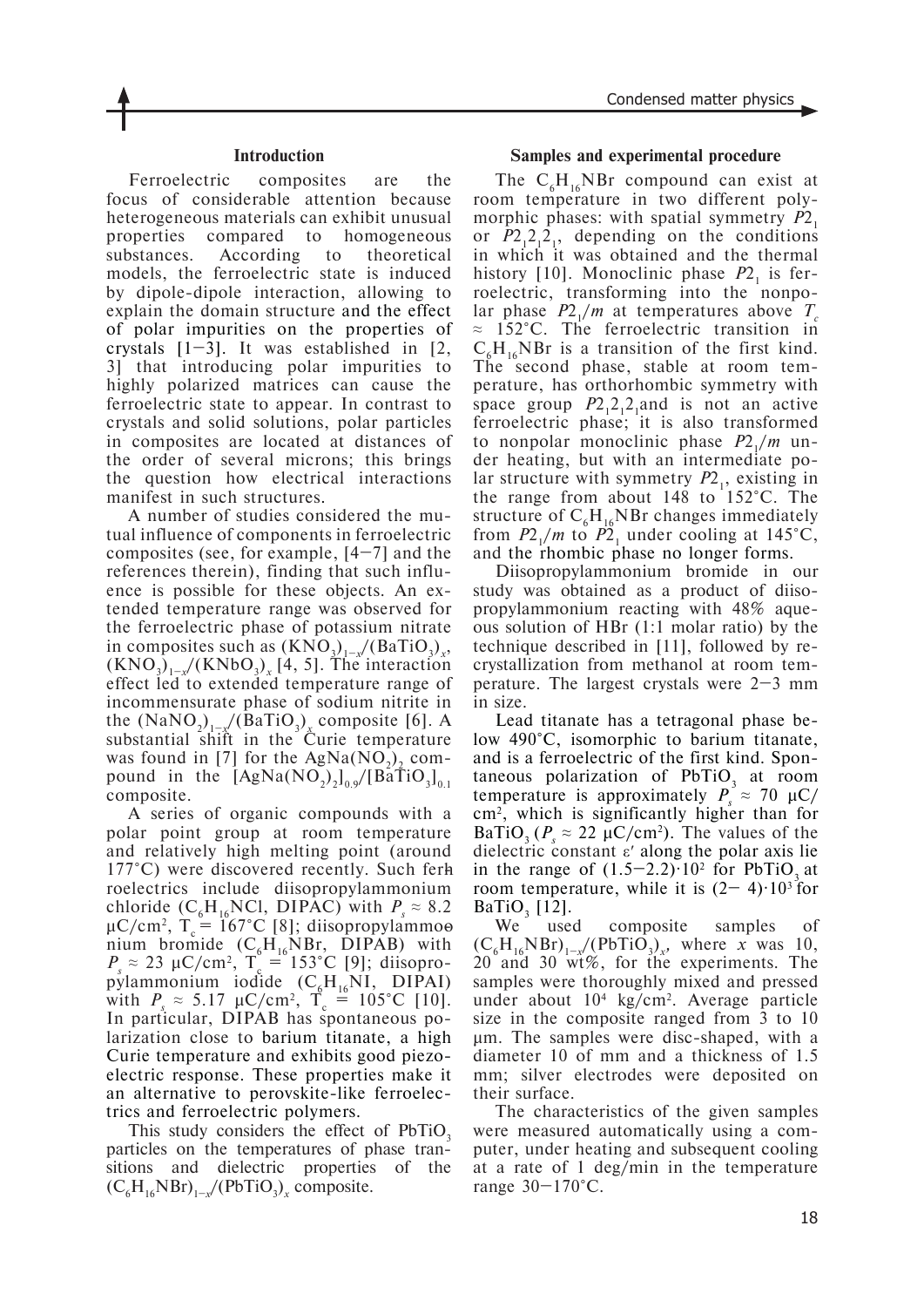The E7-25 immittance meter was used to determine the dielectric properties. The measurements were carried out at frequencies of  $10^3$ ,  $10^4$   $\mu$   $10^5$  Hz at a voltage of 0.7 V. The error in measuring the capacitance of the samples did not exceed 5%. Temperatures were recorded by a TS-6621 digital thermometer with a chromel-alumel thermocouple. The error in measuring the temperature did not exceed 0.1°C.

The setup for studying the nonlinear properties of the composites included an oscillator with a frequency of 2 kHz. The electric field applied to  $C_6H_{16}NBr$  samples and  $(C_6H_{16}NBr)_{1-x}/(PbTiO_3)_x$  composites was about 10 V/mm. The signal was taken from the resistor series-connected to the sample and fed to the spectrum analyzer. The coefficients of the second and third harmonics were found as the ratio of the harmonic amplitude to the capacitive component of the main signal:

The technique for nonlinear measurements is described in more detail in [13, 14].Differential scanning calorimetry with the thermoelectric power of about 5  $\mu$ V was used to measure the heat capacity. The heating and cooling rate was 2 deg/min. The error in measuring the temperature did not exceed 0.1°C.

### **Experimental results and discussion**

The dielectric properties obtained for polycrystalline samples of C 6  $H_{16}$ NBr and  $(C_6H_{16}NBr)_{1-x}$ /(PbTiO<sub>3</sub>)<sub>x</sub> composites with  $x = 0.1$ ; 0.2 and 0.3 are shown in Fig. 1.

It follows from the  $\varepsilon'(T)$  dependences that, firstly, the maximum dielectric constant  $\varepsilon'_{\text{max}}$ increases with increasing lead titanate content, and, secondly, an additional anomaly appears on the  $\varepsilon'(T)$  curve for the composites under cooling in the range from  $133-137$ °C; this anomaly is absent in the respective curve for pure  $C_6H_{16}NBr.$ 

The table shows the maximum values of the dielectric constant  $\varepsilon'_{\text{max}}$  of the composites with different volume fractions of lead titanate inclusions, at frequencies of  $10<sup>3</sup>$  and  $10<sup>5</sup>$  Hz.



Fig. 1. Temperature evolution of dielectric constant in  $(C_6H_{16}NBr)_{1-x}/(PbTiO_3)_x$  composite with  $x = 0$  (*a*), 0.1 (*b*), 0.2 (*c*), 0.3 (*d*), obtained at frequencies of 1 kHz (*I*) and 100 kHz (*2*) under heating (dark symbols) and cooling (light markers)

$$
\gamma_{2\omega} = u_{2\omega}/u_{\omega}, \gamma_{3\omega} = u_{3\omega}/u_{\omega}.
$$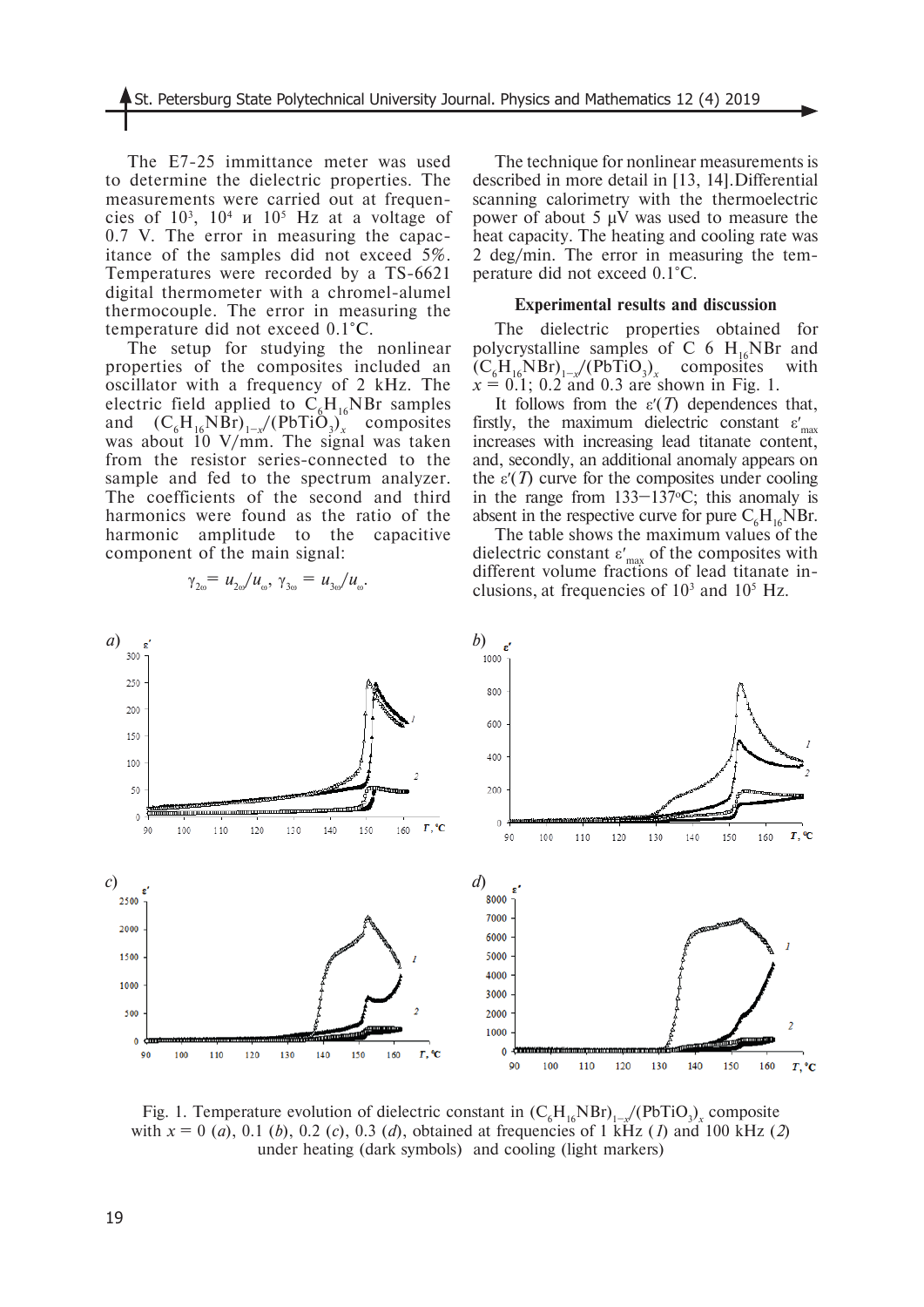Calorimetric studies (Fig. 2) indicate that adding lead titanate induces an additional phase transition under cooling. The nature of this phase transition is not yet fully understood. Signal intensity for this additional transition increases with an increase in the proportion of lead titanate particles in the composite.

Nonlinear dielectric spectroscopy (NDS) was used to analyze the structure forming between two phase transition under cooling. Fig. 3 shows the temperature dependences of the main signal at a frequency of 2 kHz and the coefficients of the second (4 kHz) and third (6 kHz) harmonics. It was confirmed in [13] for ferroelectrics with the phase transition of the first kind that nonlinear dielectric permittivities are expressed as

$$
\varepsilon_2 = -\left(3\beta + 10\gamma P_s^2\right)P\chi_1^3; \tag{1}
$$

$$
\varepsilon_{3} = \left[ -\beta - P_{s}^{2} \left( 10\gamma + 18\beta^{2} \chi_{1} + 120\chi_{1}\beta\gamma P_{s}^{2} \right) + 200\chi_{1}\gamma^{2} P_{s}^{4} \right] \chi_{1}^{4}, \tag{2}
$$

where  $\chi_1$  is the electric susceptibility;  $P_s$  is the spontaneous polarization;  $β$ ,  $γ$  are the Landau coefficients.

It can be seen from (2) that third-order permittivity is significantly increased in polar phase due to spontaneous polarization and has a minimum at the phase transition point. Thus, study of temperature dependence of third harmonic generation is a direct method for detecting the ferroelectric state.



Fig. 2. Relative variation of thermopower for samples of  $(C_6H_{16}NBr)_{1-x}/(PbTiO_3)_x$  composite with  $x = 0$  (*a*), 0.1 (*b*), 0.2 (*c*), 0.3 mm (*d*); positive signal corresponds to heating, negative signal to cooling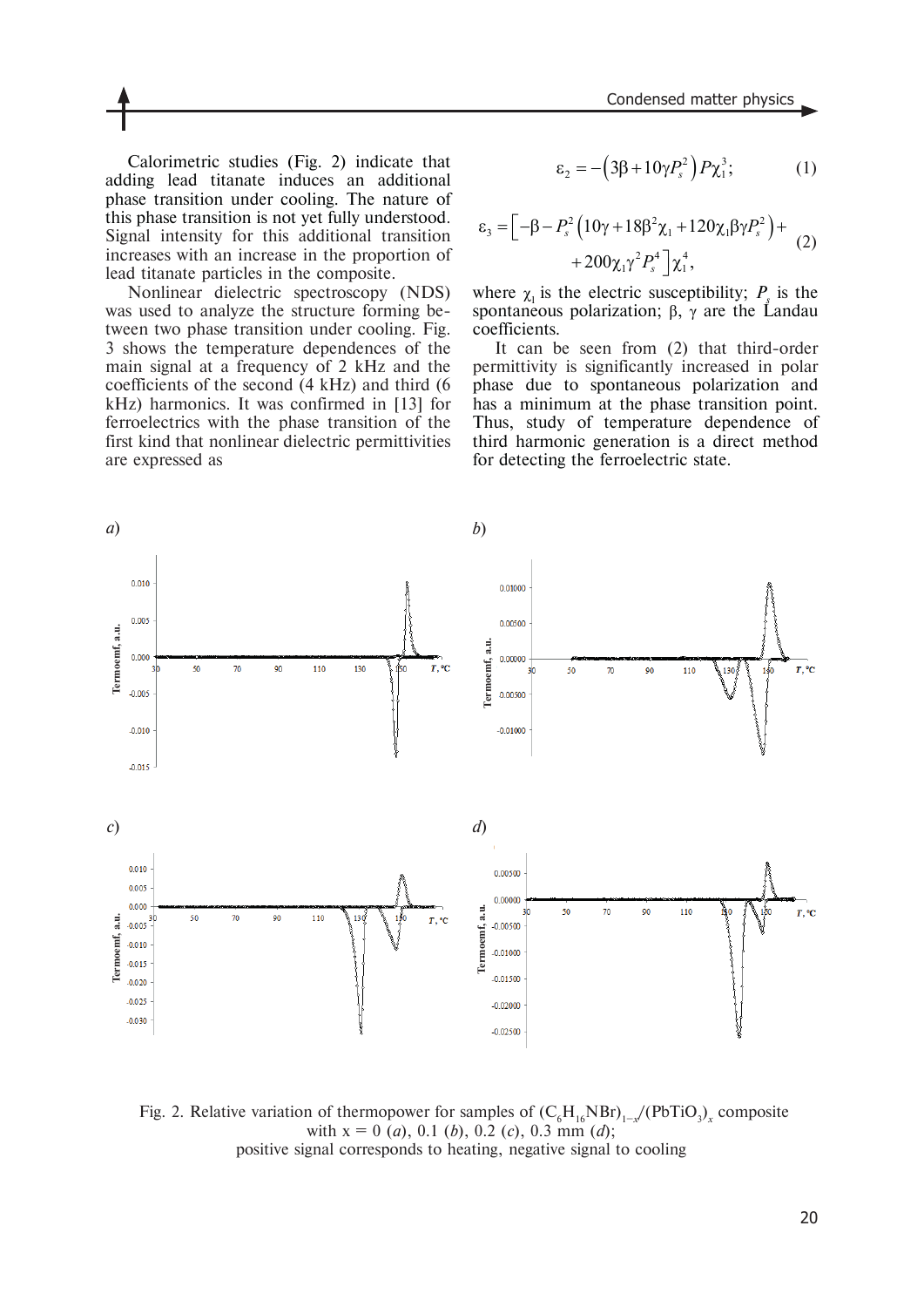

Fig. 3. Temperature dependences for capacitive component of signal at fundamental frequency  $\omega$ (left axes) and coefficients of second  $(\gamma_{2\omega})$  and third  $(\gamma_{3\omega})$  harmonics (right axes) for  $(C_6H_{16}NBr)_{1-x}$ /(PbTiO<sub>3</sub>)<sub>x</sub></sub> composites with  $x = 0$  (*a*), 0.1 (*b*), 0.2 (*c*), 0.3 (*d*); dark symbols correspond to heating, light symbols correspond to cooling

It follows from the curves in Fig. 3 that a certain anomaly is observed in the behavior of  $\gamma_{3\omega}$  for pure C<sub>6</sub>H<sub>16</sub>NBr; it is approximately 1.5% near the ferroelectric phase transition. The value of  $\gamma_{3\omega}$  for the  $(C_6H_{16}NBr)_{0.9}/(PbTiO_3)_{0.1}$ composite under cooling in the temperature range of 133–137°C is about 2.5%, and that of  $\gamma_{2\omega}$  is approximately 7.5% The value of  $\gamma_{3\omega}$ for the  $(C_6H_{16}NBr)_{0.8}/(PbTiO_3)_{0.2}$  composite is about 30% in the temperature range of 133– 137 °C, and that of  $\gamma_{20}$  is approximately 5%. The value of  $\gamma_{30}$  decreases to about 5% with a further increase in lead titanate content in the  $(C_6H_{16}NBr)_{0.7}/(PbTiO_3)_{0.3}$  composite, while  $\gamma_{2\omega}$ increases to 20%.

The experimental data obtained by NDS confirm that two phases of the  $C_6H_{16}NBr$  compound are found in the range of  $137 - 133$ °C under cooln ing: ferroelectric  $P2_1$  and nonferroelectric  $P2_1/m$ . The anomalies in phase transitions for the capacitive component of the signal through the sample are more pronounced in comparison with the  $\varepsilon$ <sup>'</sup>(*T*) dependence, which is due to barrier transitions forming in the composite at the interfaces of  $C_6H_{16}NBr$  and PbTiO<sub>3</sub> compounds, acting as capacities at low supplied voltages and making a noticeable contribution to the effective dielectric constant. This mechanism does not work with measuring voltages above 3 V, and the effective dielectric constant decreases.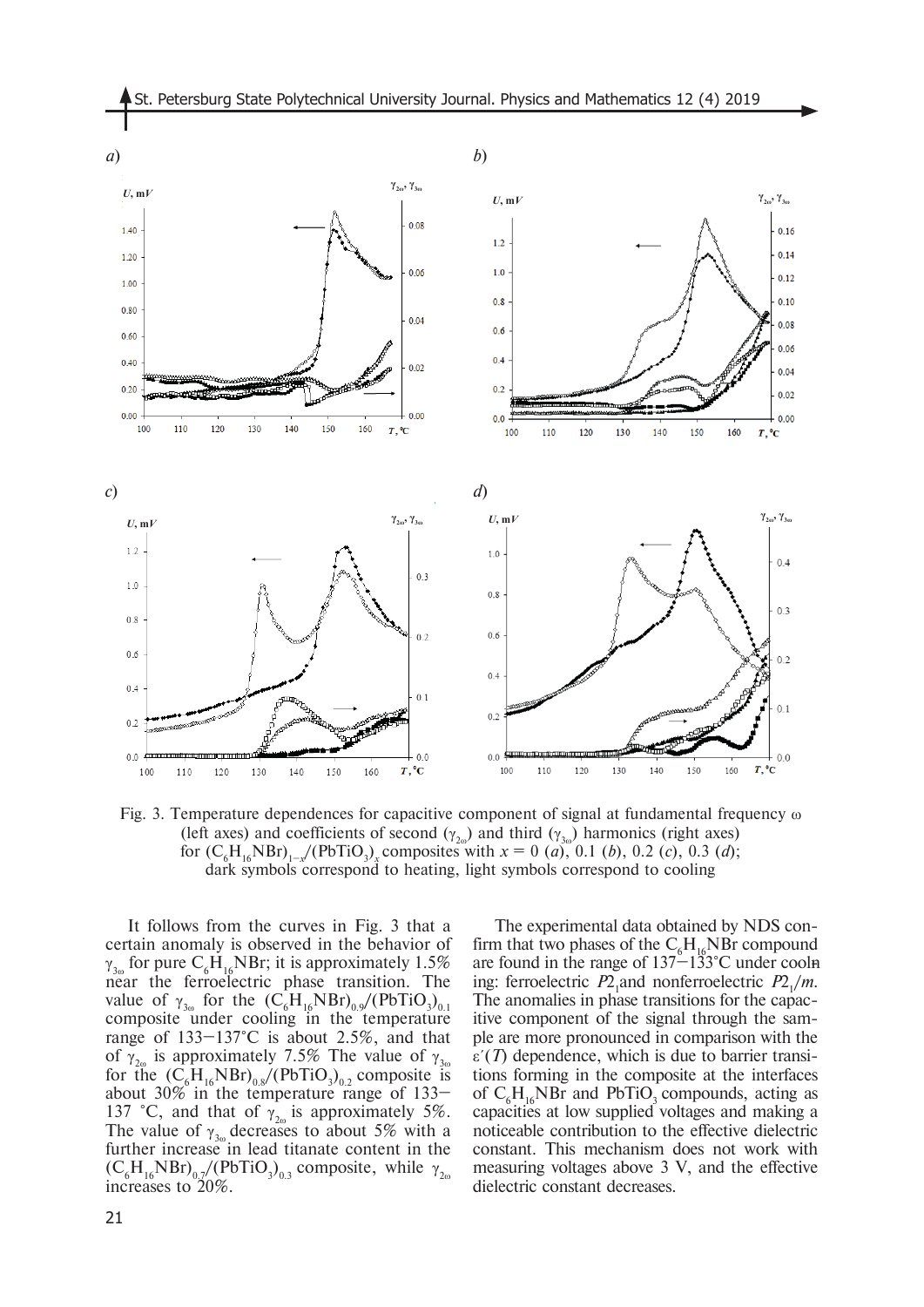Table

| Composition                                                  | $\varepsilon'$<br>max | $(tg\delta)_{max}$ | $\varepsilon'$<br>max | $(tg\delta)_{max}$ |
|--------------------------------------------------------------|-----------------------|--------------------|-----------------------|--------------------|
|                                                              | $103$ Hz              |                    | $105$ Hz              |                    |
| $C_{6}H_{16}NBr$                                             | $\sim$ 250            | $\sim\!\!8$        | $\sim$ 55             | $\sim 0.9$         |
| $(C_6H_{16}NBr)_{0.9}$ (PbTiO <sub>3</sub> ) <sub>0.1</sub>  | $\sim 900$            | $\sim 30$          | $\sim$ 190            | ~2.6               |
| $(C_{6}H_{16}NBr)_{0.8}/(PbTiO_{3})_{0.2}$                   | ~2200                 | $\sim 40$          | $\sim$ 230            | $\sim 3.5$         |
| $(C_{6}H_{16}NBr)_{07}$ /(PbTiO <sub>3</sub> ) <sub>03</sub> | ~1000                 | $\sim 90$          | $\sim$ 550            | $\sim 6.0$         |

**Variation in dielectric properties of composites with increasing lead titanate content**s

#### **Conclusion**

Studying the dielectric properties of the  $(C_6H_{16}NBr)_{1-x}$  (PbTiO<sub>3</sub>) composite, we have found that increasing *x* leads to smeared phase transitions and increased values of ε′ and tgδ′ (see Table). The increase in permeability may be due to barrier mechanisms, which is confirmed by the dependence of dielectric properties on the amplitude of the measuring field and its frequency. Analyzing the data obtained by calorimetric

measurements, we have discovered an additional phase transition whose specific heat capacity increases with increasing x. The additional phase transition can be explained by electrical interaction of diisopropylammonium bromide and lead titanate particles in the composite.

The study was financially supported by the RFBR Grant no. 19-29-03004.

#### **REFERENCES**

1. **Isupov V.A.,** Nature of physical phenomena in ferroelectric relaxors, Physics of the Solid State. 45 (6) (2003) 1107–1111.

2. **Vugmeister B.E., Glinchuk M.D.,** Some features of the cooperative be-havior of paraelectric defects in strongly polarizable crystals, JETP. 52 (3) (1980) 482–484.

3. **Vugmeister B.E., Glinchuk M.D.,** Cooperative phenomena in crystals containing off-center ions-dipole glass and ferroelectricity, Physics-Uspekhi. 28 (7) (1985) 589–607.

4. **Stukova E.V., Baryshnikov S.V.,** Stabilization of the ferroelectric phase in  $(KNO_3)_{1-x}$ -(BaTiO<sub>3</sub>) *x*Research. 2 (5) (2011) 434–438. composites, Inorganic Materials: Applied

5. **Stukova E.V., Baryshnikov S.V.,** Dielektricheskiye issledovaniya segnetoelektricheskikh kompozitov na osnove (KNO $_3)_{_{\rm I}-}$ *x*<sup>-</sup>(KNbO<sub>3</sub>)<sub>*x*</sub> [Dielectric studies of ferroelectric composites based on  $(KNO_3)_{1-x}^{\phantom{1-x}^-}(KNbO_3)_x$ , Perspektivnyye Materialy. 13  $(2011)^{6}801-805$ .

6. **Baryshnikov S.V., Stukova E.V., Koroleva E.Yu.,** Dielectric properties of the ferroelectric composite  $(NaNO<sub>2</sub>)<sub>0.9</sub>/(BaTiO<sub>3</sub>)<sub>0.1</sub>$ , Composites: Part B. 66 (November) (2014) 190-193.

7. **Baryshnikov S.**, **Milinskiy A., Stukova E.,**

Dielectric properties of the ferroelectric composites  $[AgNa(NO<sub>2</sub>)<sub>2</sub>]<sub>0.9</sub>/[NaNO<sub>2</sub>]<sub>0.1</sub>$  and  $[AgNa(NO<sub>2</sub>)<sub>2</sub>]<sub>0.9</sub>/$  $[BaTiO<sub>3</sub>]<sub>0.1</sub>$ , Ferroelectrics. 536 (1) (2018) 91–98.

8. **Fu D.-W., Zhang W., Cai H.-L., et al.,** Diisopropylammonium chloride: a ferroelectric organic salt with a high phase transition temperature and practical utilization level of spontaneous polarization, Advanced Materials. 23 (47) (2011) 5658–5662.

9. **Fu D.-W., Cai H.-L., Liu Y., et al.,** Diisopropylammonium bromide is a hightemperature molecular ferroelectric crystal, Science. 339 (6118) (2013) 425–428.

10. **Jiang C., Tong W-Y., Lin H., et al.,** Effect of counter anions on ferroelectric properties of diisopropylammoniumcation based molecular crystals, Physica Status Solidi, A. 214 (6) (2017) 1700029.

11. **Piecha A., Gagor A., Jakubas R., Szklarz P**., Room-temperature ferroelectricity in diisopropylammonium bromide, CrystEngComm. 15 (5) (2013) 940–944.

12. **Lines M.E., Glass A.M.,** Principles and application of ferroelectrics and related materials, Oxford, "Clarendon Press Oxford", 1977.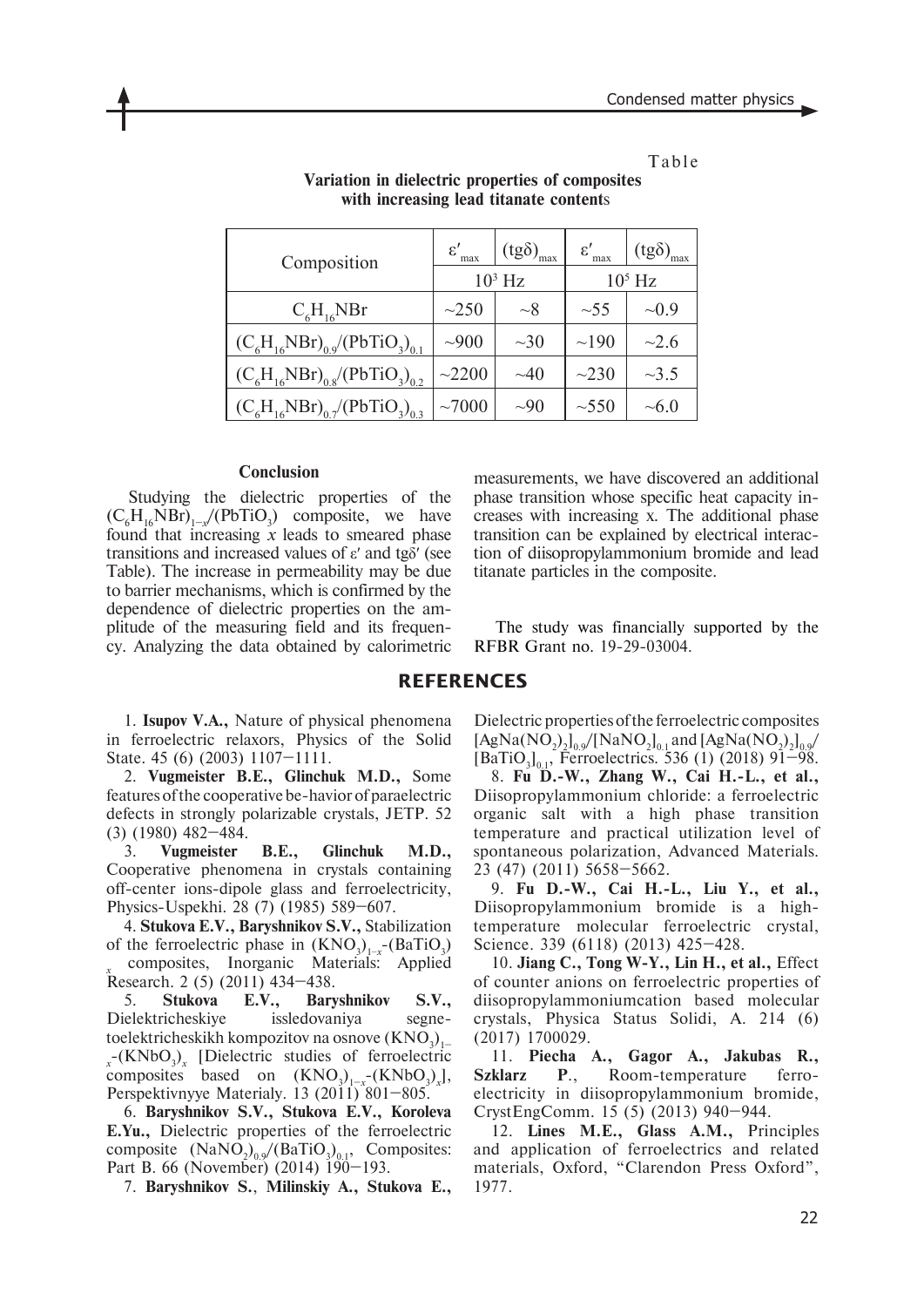13. **Ikeda S., Kominami H., Koyama K., Wada Y.J.,** Nonlinear dielectric constant and ferroelectricto-paraelectric phase transition in copolymers of vinylidene fluoride and trifluoroethylene, Appl. Phys. 62 (8) (1987) 3339–3342.

14. **Baryshnikov S.V., Charnaya E.V., Milinskii A.Yu., et al.,** Dielectric and calorimetric investigations of  $KNO_3$  in pores of nanoporous silica matrices MCM-41, Physics of the Solid State. 54 (3) (2012) 636–641.

*Received 30.09.2019, accepted 22.10.2019.*

# **THE AUTHORS**

## **BARYSHNIKOV Sergey V.**

*Blagoveschensk State Pedagogical University* 104 Lenina St., Blagoveshchensk, 675000, Russian Federation svbar2003@list.ru

## **STUKOVA Elena V.**

*Amur State University* 21 Ignatievskoe Ave., Blagoveshchensk, 675027, Russian Federation lenast@bk.ru

## **MEREDELINA Tatiana A.**

*Blagoveshchensk State Pedagogical University* 104 Lenina St., Blagoveshchensk, 675000, Russian Federation biofirm@mail.ru

## **СПИСОК ЛИТЕРАТУРЫ**

1. **Исупов В.А.** Природа физических явлений в сегнеторелаксорах // ФТТ. 2003. Т. 6 № .45. С. 1056–1060.

2. **Вугмейстер Б.Е., Глинчук М.Д.** Особенности кооперативного поведения параэлектрических дефектов в сильно поляризуемых кристаллах // ЖЭТФ. 1980. Т. 3 № .79. С. 952–947.

**3. Вугмейстер Б.Е., Глинчук М.Д.** Кооперативные явления в кристаллах с нецентральными ионами – дипольное стекло и сегнетоэлектричество // УФН. 1985. Т. 146. № 3. С. 459–491.

4. **Stukova E.V., Baryshnikov S.V.** Stabilization of the ferroelectric phase in  $(KNO_3)_{1-x}$ -(BaTiO<sub>3</sub>) *x* search. 2011. Vol. 2. No. 5. Рp. 434–438. composites // Inorganic Materials: Applied Re-

5. **Стукова Е.В., Барышников С.В.** Диэлектрические исследования сегнетоэлектрических композитов на основе  $(KNO<sub>3</sub>)<sub>1-x</sub>$ -(KNbO<sub>3</sub>)<sub>x</sub> // Перспективные материалы. 2011. № 13. С. 801–805.

6. **Baryshnikov S.V., Stukova E.V., Koroleva E.Yu.** Dielectric properties of the ferroelectric composite  $(NaNO<sub>2</sub>)<sub>0.9</sub>/(BaTiO<sub>3</sub>)<sub>0.1</sub>$  // Composites. Part B. 2014. Vol. 66. November. Pp. 190–193.

7. **Baryshnikov S., Milinskiy A., Stukova E.** Dielectric properties of the ferroelectric composites  $[AgNa(NO<sub>2</sub>)<sub>2</sub>]<sub>0.9</sub>/[NaNO<sub>2</sub>]<sub>0.1</sub>$  and  $[AgNa(-)$  $NO<sub>2</sub>$ )<sub>2</sub>l<sub>0.9</sub>/[BaTiO<sub>3</sub>]<sub>0.1</sub> // Ferroelectrics. 2018. Vol. 536. No. 1. Pp. 91–98.

8. **Fu D.-W., Zhang W., Cai H.-L., Ge J.-Z., Zhang Y., Xiong R.-G**. Diisopropylammonium chloride: a ferroelectric organic salt with a high phase transition temperature and practical utilization level of spontaneous polarization // Advanced Materials. 2011. Vol. 23. No. 47. Pp. 5658–5662.

9. **Fu D.-W., Cai H.-L., Liu Y., Ye Q., Zhang W., Zhang Y., Chen X.-Y., Giovannetti G., Capone M., Li J., Xiong R.-G.** Diisopropylammonium bromide is a high-temperature molecular ferroelectric crystal // Science. 2013. Vol. 339. No. 6118. Pp. 425–428.

10. **Jiang C., Tong W-Y., Lin H., Luo C., Peng H., Duan C.-G.** Effect of counter anions on ferroelectric properties of diisopropylammonium cation based molecular crystals // Physica Status Solidi. A. 2017. Vol. 214. No. 6. P. 1700029.

11. **Piecha A., Gagor A, Jakubas R., Szklarz P**. Room-temperature ferroelectricity in diisopropylammonium bromide // CrystEngComm. 2013. Vol. 15. No. 5. Pp. 940–944.

12. **Лайнс М., Гласс А.** Сегнетоэлектрики и родственные им материалы. Пер. с англ. под ред. Леманова В.В., Смоленского Г.А. М.: Мир, 1981. 736 с.